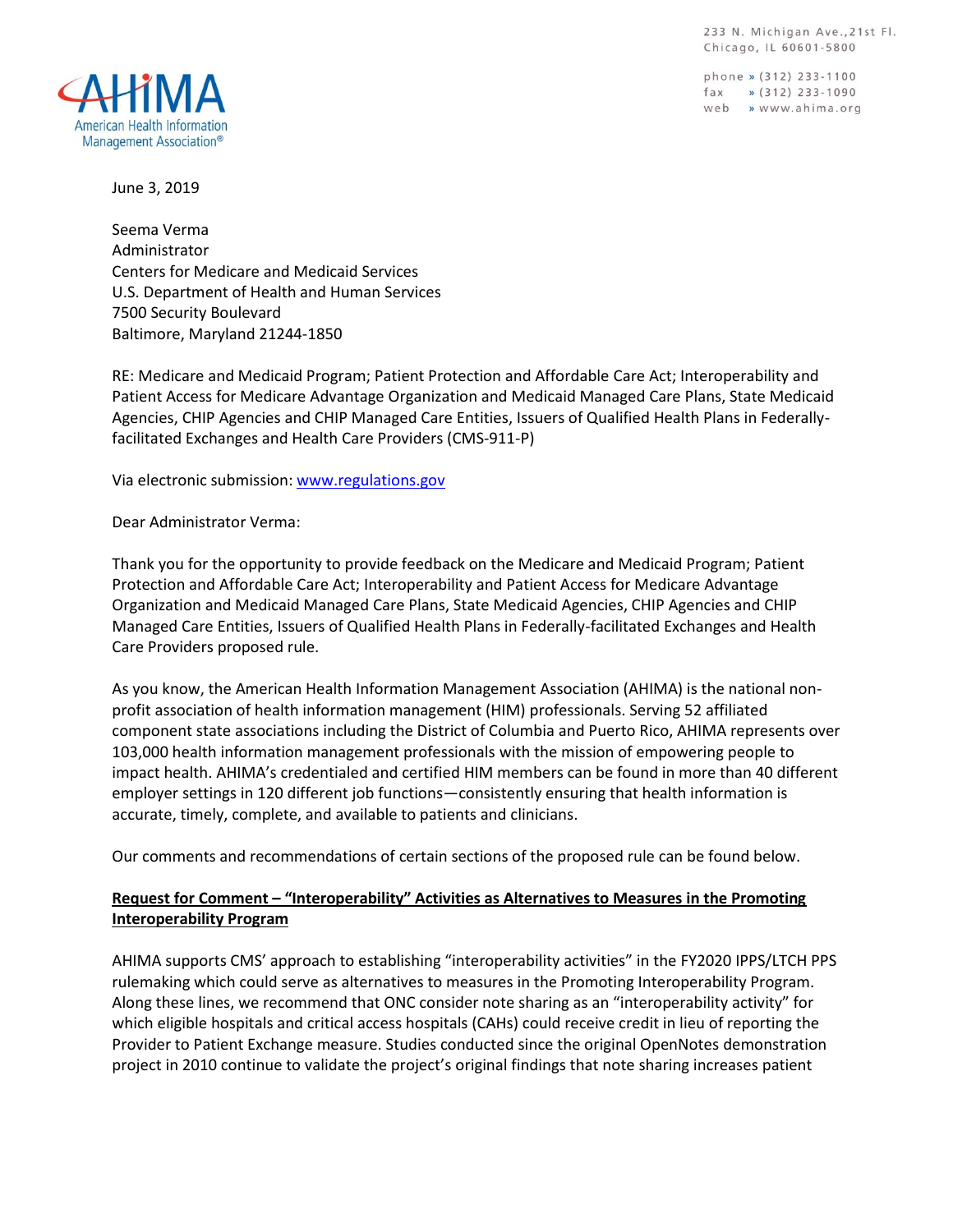engagement, helping patients take better care of themselves without creating additional anxiety. <sup>1</sup> Other studies indicate that OpenNotes improves medication adherence.<sup>2</sup> Further, studies demonstrate that sharing clinical notes in real time increased communication between the patient and their clinician, allowing for more substantial communication beyond brief one-on-one encounters.<sup>3</sup> Patients also report increased insight into their conditions(s), citing more control of their healthcare and greater appreciation for the clinician.<sup>4</sup> Note sharing also enhances patient safety by allowing patients the opportunity to identify and ask for corrections in the clinical notes. At the same time, evidence suggests that physician fears that opening clinical notes would require additional time has not materialized with one study finding that fewer than 20 percent of physicians reported taking more time to document notes and some physicians framing such efforts as "better documentation—a good thing."<sup>5</sup> However, despite this mounting evidence, note sharing is not universal, and even leading institutions are reluctant to implement the concept in practice. Today, less than 10 percent of the nation's 5,000 hospitals engage in note sharing. Ultimately, AHIMA believes the best measure of whether a patient is successful in gaining access to their health information turns on whether the information provided to the patient is in fact meaningful and relevant to the patient. Designating note sharing as an "interoperability activity" could meaningfully enhance patient access to their health information without causing undue administrative burden on clinicians.

#### **III. Patient Access Through APIs**

In general, AHIMA is supportive of CMS' proposal under the rule to enable patient access to claims and encounter data as well as other plan data via openly published APIs. AHIMA continues to champion efforts that enhance the ability of patients to gain access to their health information under HIPAA while improving workflow of health information professionals. That said, it is unclear from the proposed rule whether a payer has an obligation to provide open API access to reopened and revised claims. For example, a contractor conducts a reopening to revise an initial determination or redetermination that a payer has already permitted a third-party application to retrieve with approval of the enrollee. What is the duty of the payer to provide open API access to the revised determination or decision? Will the payer be required to notify the enrollee prior to permitting a third-party app to retrieve the data? Does liability attach to the payer if it does not notify the third-party app of the revised determination? Is the payer required to provide open API access to the revised determination within the same timelines set forth for claims activity under the proposed rule? Would the clock start as soon as the revised determination or decision occurs? We recommend that CMS provide greater clarity in the preamble or via subregulatory guidance as to how such instances should be managed by plans.

#### **h. Enrollee and Beneficiary Resources Regarding Privacy and Security**

AHIMA supports CMS' proposal to require MA organizations, state Medicaid and CHIP FFS programs, Medicaid managed care plans, CHIP managed care entities and QHP issuers in FFEs to make available to

 $1$  Mishra V, Hoyt R, et al. Qualitative and Quantitative Analysis of Patients' Perceptions of the Patient Portal Experience with OpenNotes. Appl Clin Inform. 2019; 10(01): 010-018. Published 2019 Jan.

<sup>2</sup> Wright E, Darer J, Tang X, et al. Sharing Physician Notes Through an Electronic Portal is Associated with Improved Medication Adherence: Quasi-Experimental Study. J Med Internet Res. 2015;17(10):e226. Published 2015 Oct 8. <sup>3</sup> Grossman LV, Creber RM, Restaino S, Vawdrey DK. Sharing Clinical Notes with Hospitalized Patients via an Acute Care Portal. AMIA Annu Symp Proc. 2018;2017:800-809. Published 2018 Apr 16.

 $4$  Id.

<sup>5</sup> Delbanco, Tom, et al. Inviting Patients to Reach Their Doctors' Notes: A Quasi-experimental Study and a Look Ahead. Ann Intern Med. 2012; 157(7):461-470. Published 2012 October 2.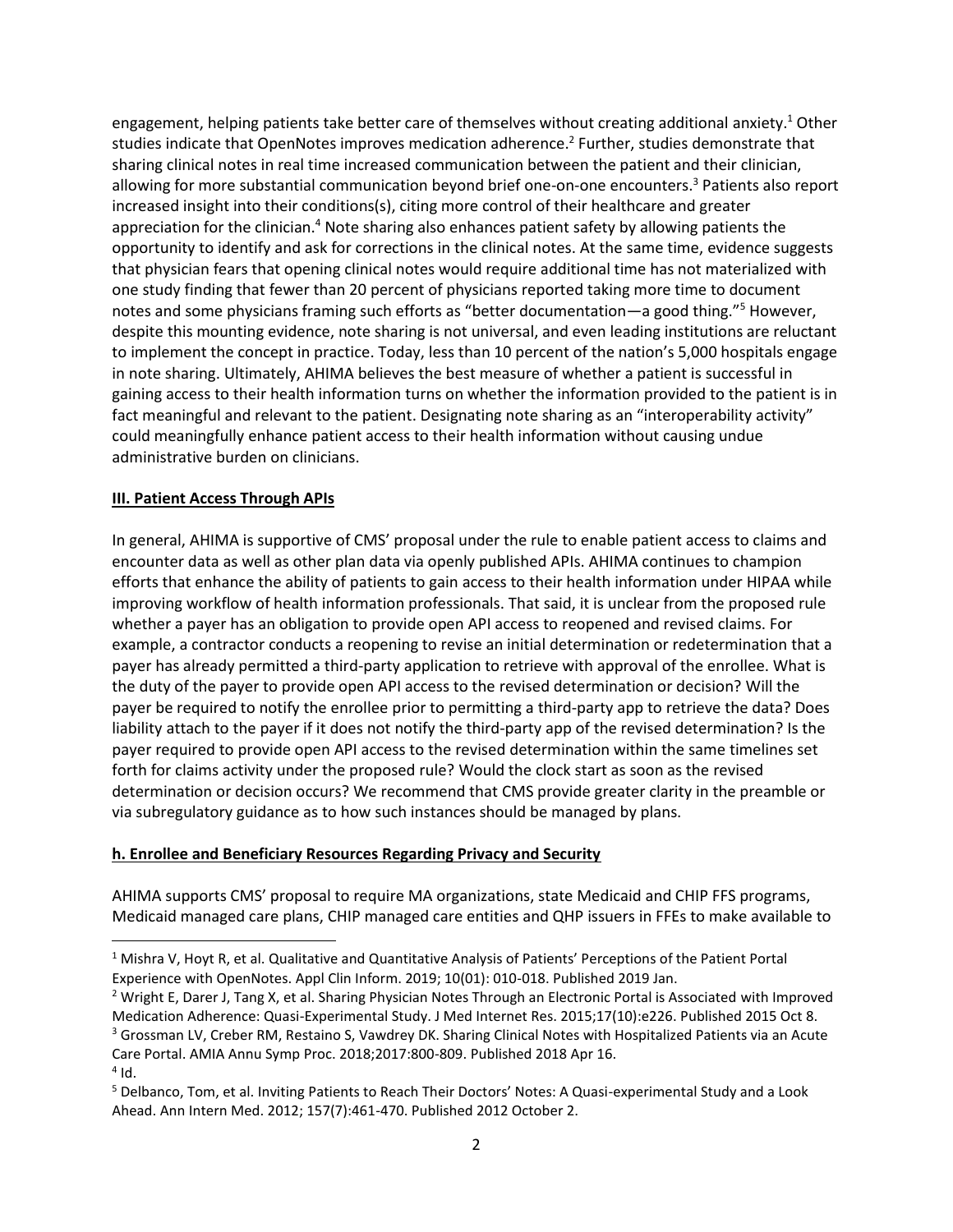current and former enrollees certain information about factors to consider in selecting a health information management application, practical strategies to help safeguard the privacy and security of their data and how to submit complaints to the Office for Civil Rights (OCR) or the Federal Trade Commission (FTC). Such notice is critical in helping patients understand their rights under HIPAA and the Federal Trade Commission (FTC) Act.

AHIMA recognizes that the Office for Civil Rights has stated that if a patient's app was not provided by or on behalf of a covered entity, the covered entity will not be liable under HIPAA for any subsequent use or disclosure of ePHI received by the app.<sup>6</sup> However, we are concerned that as currently proposed, the rule does not include sufficient guardrails around HIPAA non-covered entities to protect the privacy and security of a patient's health information. Patients may be unaware that once they authorize a covered entity to push their health information to a third-party app and such an entity is a HIPAA non-covered entity, the rights afforded under HIPAA no longer apply. Additionally, patients may be unaware of how an app intends to use their health information, leaving them to the mercy of the app developer's terms of service and/or privacy policy unless an act on the part of the app developer meets the "unfair or deceptive acts or practices" standard under the Federal Trade Commission (FTC) Act. In fact, a recent cross-sectional study of 36 top-ranked apps for depression and smoking cessation revealed that only 16 apps described secondary uses.<sup>7</sup> 81 percent of the 36 apps transmitted data for advertising and marketing purposes to two commercial entities, Google and Facebook, but only 43 percent transmitting data to Google and 50 percent transmitting data to Facebook disclosed this.<sup>8</sup> Failure to provide appropriate and transparent privacy and security safeguards and/or lack of flexibility in allowing actors to perform due diligence could invite opportunities for "bad actors" to enter the market and potentially use such sensitive data for nefarious activities. Along these lines, we ask that CMS work with ONC to include as part of the certification criterion that API Technology Suppliers be required to verify an app's "yes/no" attestation to: (1) industry-recognized guidance such as Xcertia's<sup>™</sup> [mHealth App Guidelines,](https://xcertia.org/the-guidelines/) (2) transparency statements and best practices including the [Federal Trade Commission's Mobile App](https://www.ftc.gov/tips-advice/business-center/guidance/mobile-health-app-developers-ftc-best-practices)  [Developers: FTC Best Practices](https://www.ftc.gov/tips-advice/business-center/guidance/mobile-health-app-developers-ftc-best-practices) and/or the [CARIN Alliance's Code of Conduct](https://www.carinalliance.com/our-work/trust-framework-and-code-of-conduct/) and (3) the adoption of either [ONC's Model Privacy Notice](https://www.healthit.gov/sites/default/files/2018modelprivacynotice.pdf) or a notice in plain language with substantially the same content as described in ONC's Model Privacy Notice. Upon issuing a "yes" attestation, a health IT developer could in turn whitelist the app for use by an API Data Provider. We believe such a "light touch" attestation would not interfere with a provider's use of their acquired API technology and enhance a health IT developer's responsibility to patients. We also believe that such a requirement is consistent with enabling patient access to their EHI via an API-enabled app "without special effort" as this would not impose substantial additional costs or access requirements that may impede a patient's ability to access their information in a persistent manner.

## **V. Health Information Exchange and Care Coordination Across Payers: Establishing a Coordination of Care Transaction to Communicate Between Plans**

In general, AHIMA supports CMS' proposal to require Medicare Advantage (MA) plans, Medicaid managed care plans, CHIP managed care entities, and QHPs in the FFEs to exchange, at a minimum, the

l

<sup>6</sup> Available at: [https://www.hhs.gov/hipaa/for-professionals/faq/572/does-a-hipaa-covered-entity-bear](https://www.hhs.gov/hipaa/for-professionals/faq/572/does-a-hipaa-covered-entity-bear-liability.html)[liability.html.](https://www.hhs.gov/hipaa/for-professionals/faq/572/does-a-hipaa-covered-entity-bear-liability.html)

<sup>7</sup> Huckvale K, Torous J, Larsen ME. Assessment of the Data Sharing and Privacy Practices of Smartphone Apps for Depression and Smoking Cessation. *JAMA Netw Open.* 2019;2(4):e192542. doi:10.1001/jamanetworkopen.2019.2542.

 $^8$  Id.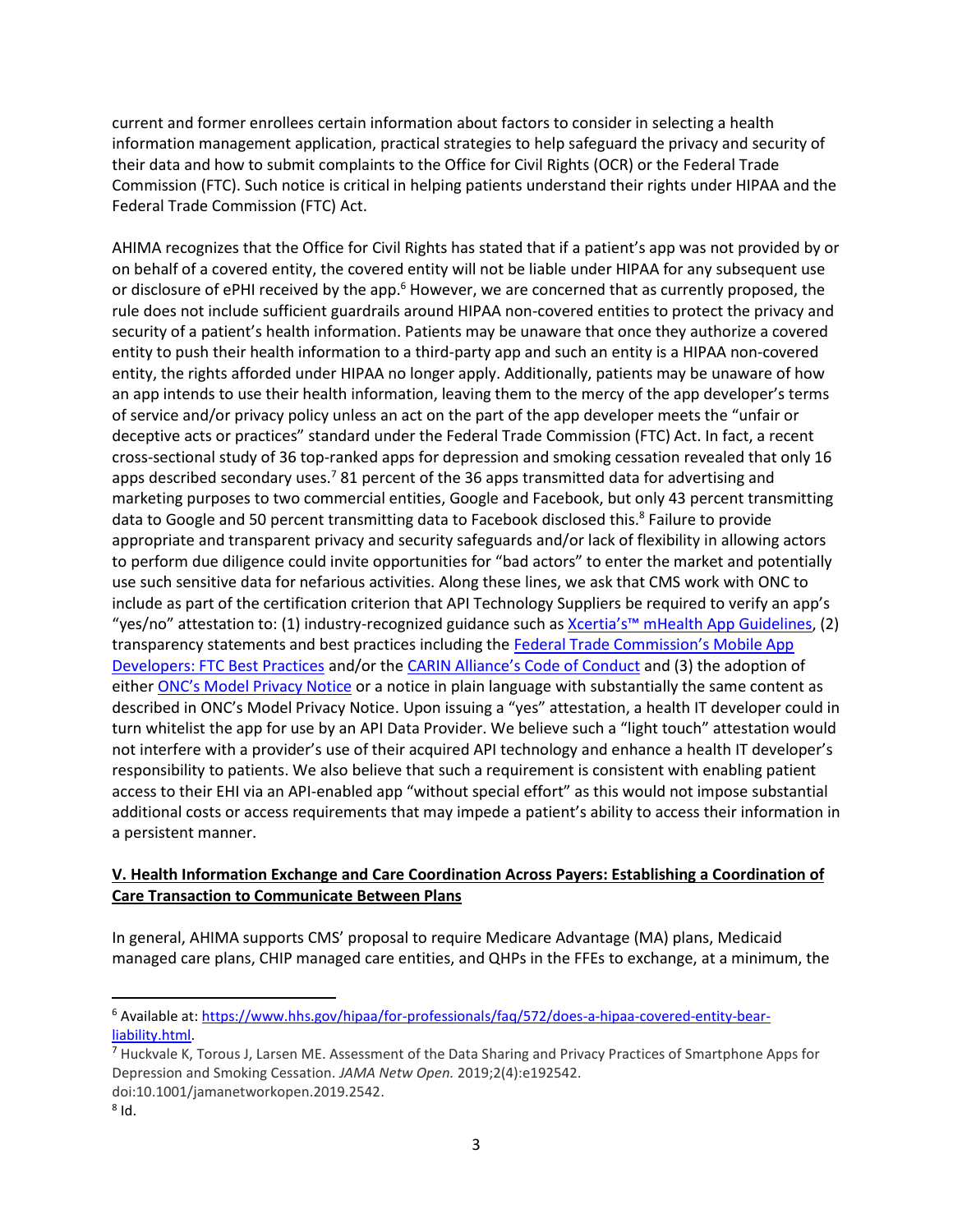USCDI at an enrollee's request at specific times. We believe that such a requirement is crucial in helping to establish a more longitudinal record for a patient. That said, we offer the following recommendations to improve upon the rule as currently proposed.

First, we recommend that CMS establish a clear deadline by which a payer should provide the USCDI data set to another plan upon an enrollee's request. It is unclear from the proposed regulation how much time a plan has to accommodate such a request and we are concerned that delays beyond the normal bounds of HIPAA would have a deleterious effect on care coordination and patient care. Along these lines, because such a request is patient-directed, we recommend that plans be required to send such information no later than 30 days from receiving the individual's request as required under HIPAA. If a plan is unable to provide access within 30 calendar days, we also recommend that the plan be able to extend the time by no more than 30 additional days in accordance with HIPAA. We believe this requirement would be consistent with HIPAA and help ensure that plans, clinicians, and patients have access to timely information for care coordination purposes.

Second, we recommend that CMS clarify that the five-year timeline proposed under the rule will not alter existing federal and state record retention laws. Federal and state record retention laws vary in terms of how long certain records must be retained and the types of information that should be retained.<sup>9</sup> For example, while many state laws vary in terms of how long the records of minors should be retained, most require the records to be retained longer than five years. Establishing a five-year period in which a plan must send or accept the USCDI without clarification as how this might impact federal and state record retention requirements might be construed as establishing de facto retention requirements for plans covered by the proposed rule. We recommend that CMS make clear that the five-year lookback period would not make any changes to existing federal and/or state record retention laws. We also recommend that CMS consider, as part of this proposed rule, what obligations a plan has in acting on a former enrollee's request to send the USCDI if the plan choses to leave the market—will it still be required to send the data set? Is there a window after announcing its departure from the market that current and former enrollees will have to be able to request that the USCDI be sent to a plan that currently covers the enrollee? What type of notice to former enrollees would accompany such an announcement? We recommend that CMS provide additional guidance around such circumstances to assist enrollees in making sure that they can send the data set to their current plans as well as ensure the completeness of their health history.

Finally, we recommend that CMS provide greater clarity around what it means to "incorporate" the data set into the recipient plan's systems under the proposed rule. We agree with CMS that the provision of the USCDI will provide patients with a more comprehensive history of their medical care to assist them in making better informed healthcare decisions. However, as noted in our comments to ONC on its *21st Century Cures Act: Interoperability, Information Blocking, and the ONC Health IT Certification Program* proposed rule, we are concerned that the USCDI does not correlate to content exchange standards and implementation specifications and that the lack of such standards and implementation specifications will compound existing difficulties in exchanging electronic health information. Expertise in data quality, integrity, and data stewardship positions HIM professionals well to address the incorporation of this data set and error reconciliation. However, additional clarification is needed from CMS as to its intention in requiring plans to incorporate the USCDI into a recipient plan's systems.

<sup>&</sup>lt;sup>9</sup> AHIMA. "Retention and Destruction of Health Information." (Updated October 2013). Available at: [http://library.ahima.org/PB/RetentionDestruction#.XLjbQ1VKipo.](http://library.ahima.org/PB/RetentionDestruction#.XLjbQ1VKipo)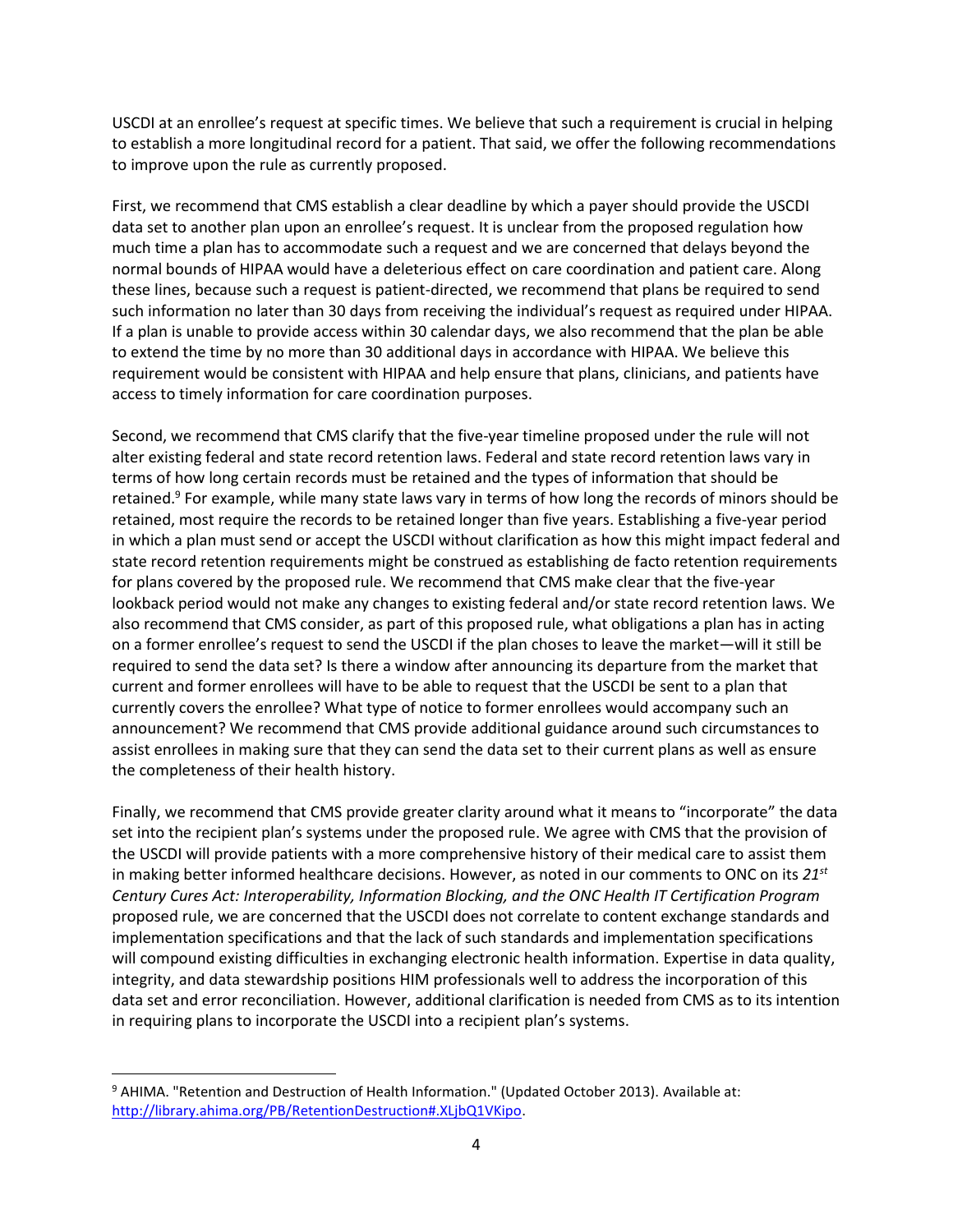#### **X. Revisions to the Conditions of Participation for Hospitals and Critical Access Hospitals (CAHs)**

Historically, AHIMA has been supportive of revisions to the current Conditions of Participation (CoPs) to advance the electronic exchange of information to support safe, effective transitions of care between hospitals and community providers. However, we have concerns related to CMS' proposal under this rule to require hospitals, psychiatric hospitals, and CAHs to send electronic patient event notifications of a patient's admission, discharge, and/or transfer to another healthcare facility or to another community provider. For example, in some instances, a hospital's electronic patient event notification (ADT) system is connected to its registration system and does not interact with the hospital's EHR. Therefore, requiring hospitals, psychiatric hospitals and CAHs under the CoPs to send ADT data when their EHR lacks such functionality is problematic. For that reason, we recommend that prior to the implementation of this provision under the Conditions of Participation, CMS should work with ONC as part of ONC's Health IT Certification Program, to require, as a condition of certification, that health IT systems be properly certified to send and receive ADT data.

AHIMA is also concerned about the lack of definition around "patient care team members" under the proposed rule. We agree with CMS that there are various methods by which hospitals and their partners may identify appropriate recipients. However, we are concerned about the operational costs associated with maintaining and updating a care team list that would most likely have to be created and updated with each patient admission. Furthermore, if CMS intends to construe the definition of "patient care team members" broadly, we believe it should take into account the potential physician burden in receiving ADT notifications at the time of admission and either prior to or at the time of discharge or transfer for each of their patients. Similarly, we are concerned that the phrase, "established care relationship with the patient relevant to his or her care" lacks clarity under the proposed rule. Would this include both past and present established care relationships with the patient? Would the established care relationship pertain to the patient's care in general or the specific diagnosis for which the patient was admitted? Given these concerns, we recommend that CMS constrain the term "established care relationship" to one that is current and directly related to the patient's diagnosis for which the notification is sent. Such clarification will help to limit the scope of the notifications being sent and received to those primarily responsible for the care of the patient.

### **XIII. Request for Information on Policies to Improve Patient Matching**

AHIMA supports CMS' intent to leverage its programmatic authority to improve patient identification to facilitate improved patient safety, enable better care coordination, and advance interoperability. Today, there is no consistent approach to accurately matching a patient to their health information which has led to significant costs to hospitals, health systems, physician practices, long-term, post-acute care (LTPAC) facilities, and other providers. According to a 2016 study of healthcare executives, misidentification costs the average healthcare facility \$17.4 million per year in denied claims and lost revenue.<sup>10</sup> Lack of a consistent and accurate approach to patient matching has also hindered the advancement of health information exchange across the care continuum. A 2017 study by the American Hospital Association indicates that 45 percent of large hospitals reported that difficulties in accurately identifying patients across health information technology (health IT) systems limits health information

<sup>&</sup>lt;sup>10</sup> 2019 National Patient Misidentification Report, Available at: [https://pages.imprivata.com/rs/imprivata/images/Ponemon-Report\\_121416.pdf.](https://pages.imprivata.com/rs/imprivata/images/Ponemon-Report_121416.pdf)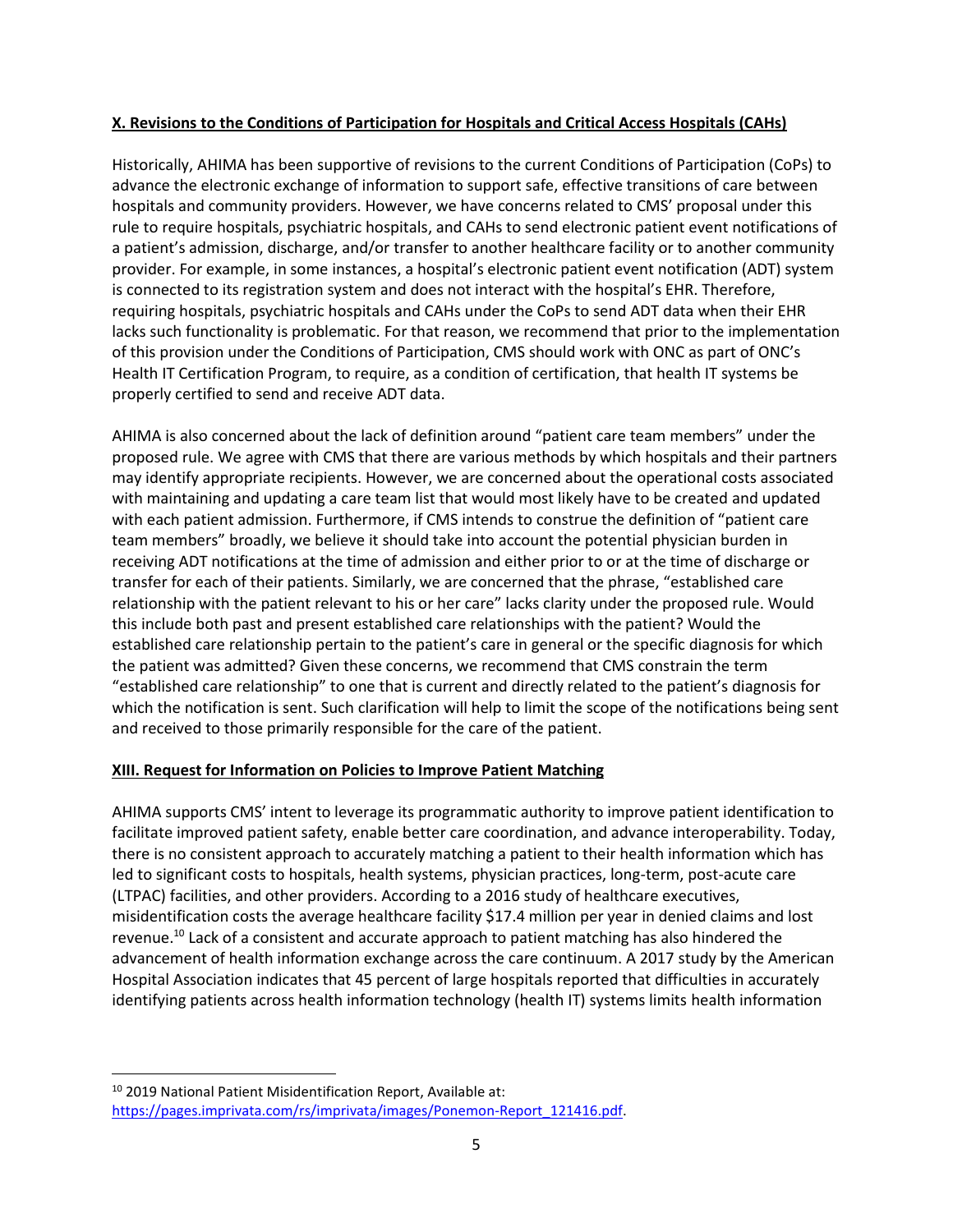exchange.<sup>11</sup> More importantly, there are patient safety implications when data is matched to the wrong patient and when essential data is lacking from a patient's record due to identity issues. Patient matching errors can often begin at registration and can generate a cascade of errors including wrongsite surgery, delayed or lost diagnoses, duplicative testing, and wrong patient orders. According to the *2016 National Patient Misidentification Report,* 86 percent of respondents said they have witnessed or know of a medical error that was the result of patient misidentification.<sup>12</sup>

We offer the following comments in response to the questions posed by CMS under this Request for Information (RFI).

- *(1) Should CMS require Medicare FFS, MA Plans, Medicaid FFS, Medicaid managed care plans (MCOs, PIHPs, and PAHPs), CHIP FFS, CHIP managed care entities and QHP issuers in FFEs (not including SADP issuers) use a patient matching algorithm with a proven success rate of a certain percentage where the algorithm and real world processes associated with the algorithm used are validated by HHS or a 3rd party?*
- *(2) Should CMS require Medicare FFS, the MA Plans, Medicaid FFS, Medicaid managed care plans, CHIP FFS, CHIP managed care entities, and QHP issuers in FFEs to use a particular patient matching software solution with a proven success rate of a certain percentage validated by HHS or a 3rd party?*

Our answers to Questions #1 and #2 are the same. The use of sophisticated technologies including advanced patient matching algorithms and patient matching software solutions are crucial to improving patient matching. However, even the most advanced technologies cannot eliminate the risk of human error. For that reason, data governance and data quality improvement policies and procedures are fundamental to improving overall patient matching rates and data integrity in general. Rather than choosing to solely adopt a specific technological approach (i.e., patient matching algorithm, patient matching software solution, biometrics, etc.) we recommend that CMS also consider, at a minimum, requiring Medicare FFS, the MA Plans, Medicaid FFS, Medicaid managed care plans, CHIP FFS, CHIP managed care entities and QHP issuers in FFEs to annually evaluate their patient demographic data management practices using the Office of the National Coordinator (ONC)'s Patient Demographic and Data Quality (PDDQ) Framework. Plans could also be required to submit to CMS its scores in the five PDDQ process areas—data governance, data quality, data operations, platform and standards, and supporting processes—to demonstrate its overall data management practices. Such an approach would not require CMS to adopt one technology approach over another and provide plans with the flexibility to continue to adopt technology solutions that best meets their needs. Such a requirement would also be consistent with the Minimum Required Terms and Conditions (MRTC) under Draft 2 of the Trusted Exchange Framework and Common Agreement as currently proposed by ONC.<sup>13</sup>

AHIMA also recommends that CMS consider working with ONC to develop a voluntary set of agreed-upon metrics to evaluate algorithm performance across the industry. Such benchmarking will help shed further

l

<sup>&</sup>lt;sup>11</sup> AHA, Trendwatch: Sharing Health Information, Available at: [https://www.aha.org/system/files/2018-03/sharing](https://www.aha.org/system/files/2018-03/sharing-health-information.pdf)[health-information.pdf.](https://www.aha.org/system/files/2018-03/sharing-health-information.pdf)

<sup>12</sup> 2019 National Patient Misidentification Report, Available at: [https://pages.imprivata.com/rs/imprivata/images/Ponemon-Report\\_121416.pdf.](https://pages.imprivata.com/rs/imprivata/images/Ponemon-Report_121416.pdf)

<sup>&</sup>lt;sup>13</sup> Available at: [https://www.healthit.gov/sites/default/files/page/2019-04/FINALTEFCAQTF41719508version.pdf.](https://www.healthit.gov/sites/default/files/page/2019-04/FINALTEFCAQTF41719508version.pdf)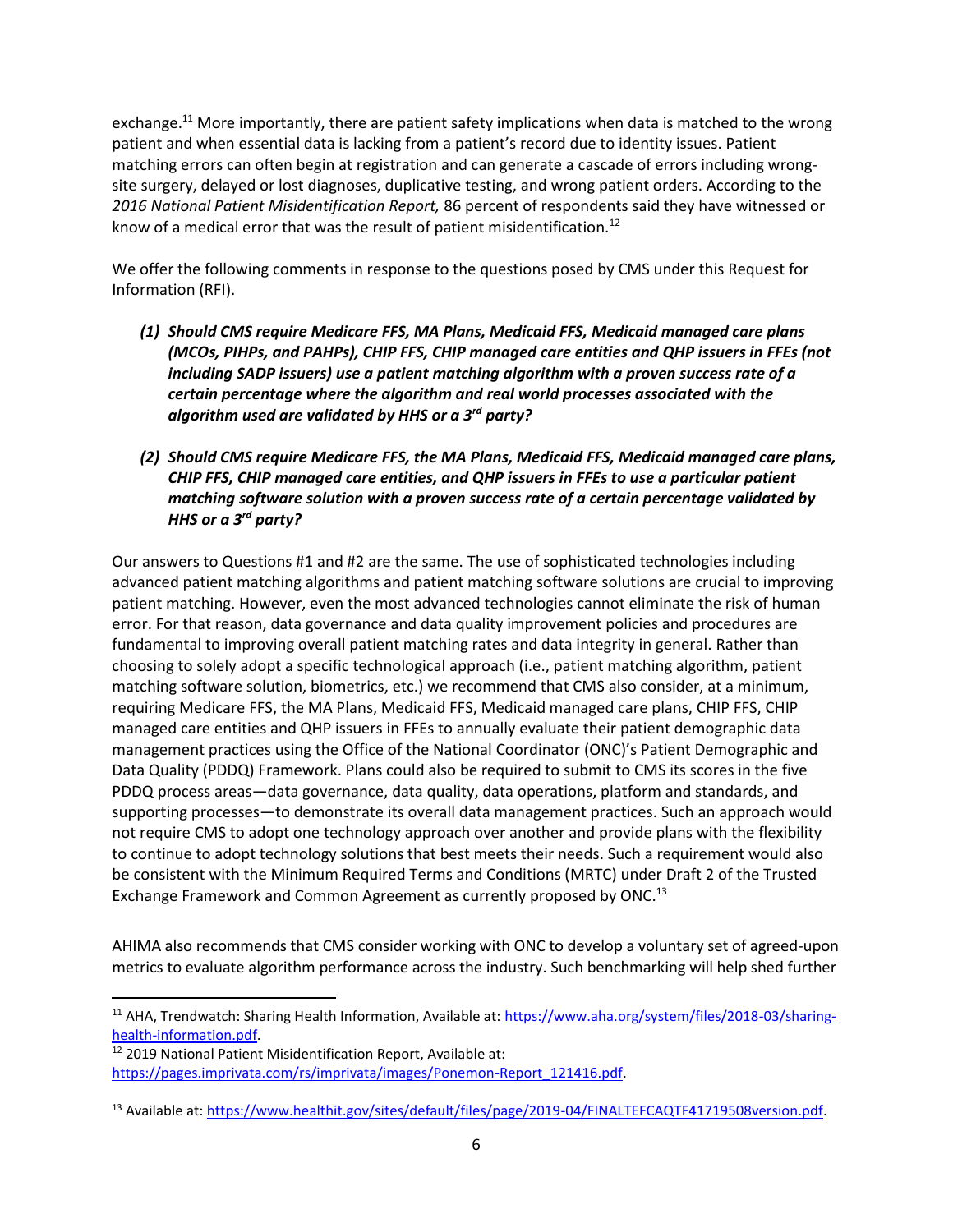light on the extent of the variation in matching algorithms and offer health IT developers an opportunity to improve upon their algorithms. We believe any set of agreed upon metrics should be developed by the industry in partnership with CMS and ONC.

- *(3) Should CMS expand the recent Medicare ID card efforts by requiring a CMS-wide identifier which is used for all beneficiaries and enrollees in healthcare programs under CMS administration and authority, specifically by requiring any or all of the following:*
	- *That MA organizations, Part D prescription drug plan sponsors, entities offering cost plans under section 1876 of the Act, and other Medicare health plans use the Medicare ID in their plan administration*
	- *The State Medicaid and CHIP agencies in their FFS or managed care program use the Medicare ID for dual eligible individuals when feasible.*
	- *That QHP issuers in FFEs use the Medicare ID for their enrollees in the administration of their plans.*

AHIMA believes that all policy avenues should be pursued in seeking to improve patient identification to facilitate improved patient safety, better care coordination and advance interoperability. However, we recognize that Medicaid and CHIP churning presents challenges in the adoption of a CMS-wide identifier.<sup>14</sup> For that reason, we recommend at a minimum, that CMS pilot an agency-wide identifier to evaluate its effectiveness in the programs cited above. We also recommend that CMS publicly release the findings of the pilot study. Such transparency will help advance private-sector led initiatives in the development of a coordinated national strategy to enhance patient identification.

# *(4) Should CMS advance more standardized data element across all appropriate programs for matching purposes, perhaps leveraging the USCI proposed by ONC for HHS adoption ay 45 CFR 170.213?*

AHIMA recommends that CMS work with ONC to require, as part of the US Core Data for Interoperability (USCDI), the use of well-tested standards for certain demographic data elements to improve patient matching rates. More specifically, we recommend that ONC specify the use of the US Postal Service standard for "address" under the USCDI. A recent study indicates that use of the US Postal Service standard could improve match rates by 2-3 percent.<sup>15</sup> Evidence suggests that further standardization of "last name" and "address" could improve the match rate further by as much as 8 percent.<sup>16</sup> To further validate the use of this standard, CMS could collaborate with USPS to pilot the use of the postal service's API-based tool across appropriate CMS programs. CMS should also consider use of the US Postal Service standard as a potential improvement activity under the Patient Safety and Practice Assessment subcategory within the MIPS Improvement Activities performance category under the Quality Payment Program.

AHIMA also recommends that CMS work with ONC, industry and experts to identify other regularly

<sup>14</sup> Available at: [https://www.commonwealthfund.org/publications/journal-article/2016/oct/insurance-churning](https://www.commonwealthfund.org/publications/journal-article/2016/oct/insurance-churning-rates-low-income-adults-under-health?redirect_source=/publications/in-the-literature/2016/oct/insurance-churning-low-income-adults)[rates-low-income-adults-under-health?redirect\\_source=/publications/in-the-literature/2016/oct/insurance](https://www.commonwealthfund.org/publications/journal-article/2016/oct/insurance-churning-rates-low-income-adults-under-health?redirect_source=/publications/in-the-literature/2016/oct/insurance-churning-low-income-adults)[churning-low-income-adults.](https://www.commonwealthfund.org/publications/journal-article/2016/oct/insurance-churning-rates-low-income-adults-under-health?redirect_source=/publications/in-the-literature/2016/oct/insurance-churning-low-income-adults) 

<sup>&</sup>lt;sup>15</sup> Grannis, Shaun J, Xu, Huiping, et al. "Evaluating the effect of data standardization and validation on patient matching accuracy." *Journal of American Medical Informatics Association,* 2019; 5 (26): 447-456 <https://doi.org/10.1093/jamia/ocy191>